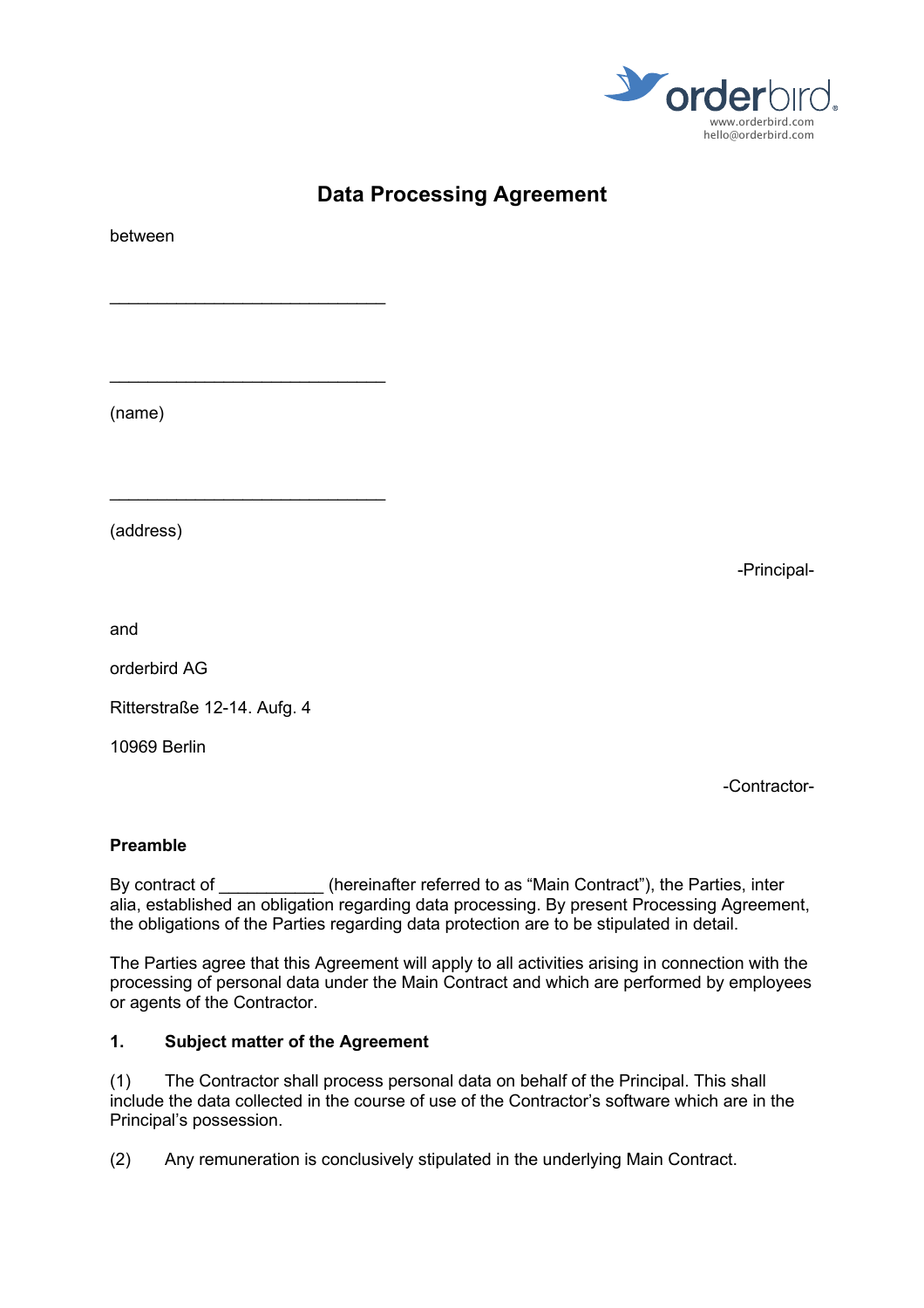

(3) In essence, the assignment of the Principal refers to the data processing period of data "storage" which are processed in various procedures.

(4) Customer and employee data (e.g. name, company name, customer number, address) as well as, where applicable, communication data (e.g. e-mail address, telephone number) and contract billing and payment data will be processed as personal data.

(5) The relevant categories of persons of the data subjects include customers and employees of the Principal.

## **2. Provision of data by the Principal**

The Principal will provide the data via the orderbird.POS client application and the "my.orderbird" administration and accounting tool. It shall ensure that the access data for the data base are stored safely and not disclosed to third parties. Access is only possible to the contractual data. After termination of the Contract, the Contractor shall destroy the access data.

## **3. Rights and obligations of the Principal**

(1) In the course of this Contract, the Principal shall be solely responsible for assessment of reliability of data processing as well as for the protection of data subjects' rights.

(2) For this purpose, the Principal and Contractor shall agree upon the technical and organisational measures enclosed to this Agreement as attachment. The Principal shall ensure that such measures provide a level of security appropriate to the risks to the data processed; in particular, it shall ensure that the confidentiality, integrity, availability and resilience of the systems and services are permanently ensured in connection with the processing.

(3) The Principal shall be entitled to issue instructions on the type, scope and methods of data processing in written or electronic form. The instructions shall by stipulated by the Agreement upon commencement of cooperation. In the course of the assignment, the Principal may issue individual instructions on the protection of personal data and check compliance with the data protection regulations and the instructions stipulated by it. Oral instructions shall be confirmed in writing or in text form without any delay.

(4) The Principal shall designate to the Contractor a person authorised to issue instructions.

(5) The Principal shall inform the Contractor without undue delay if it determines errors or irregularities during examination of the order results.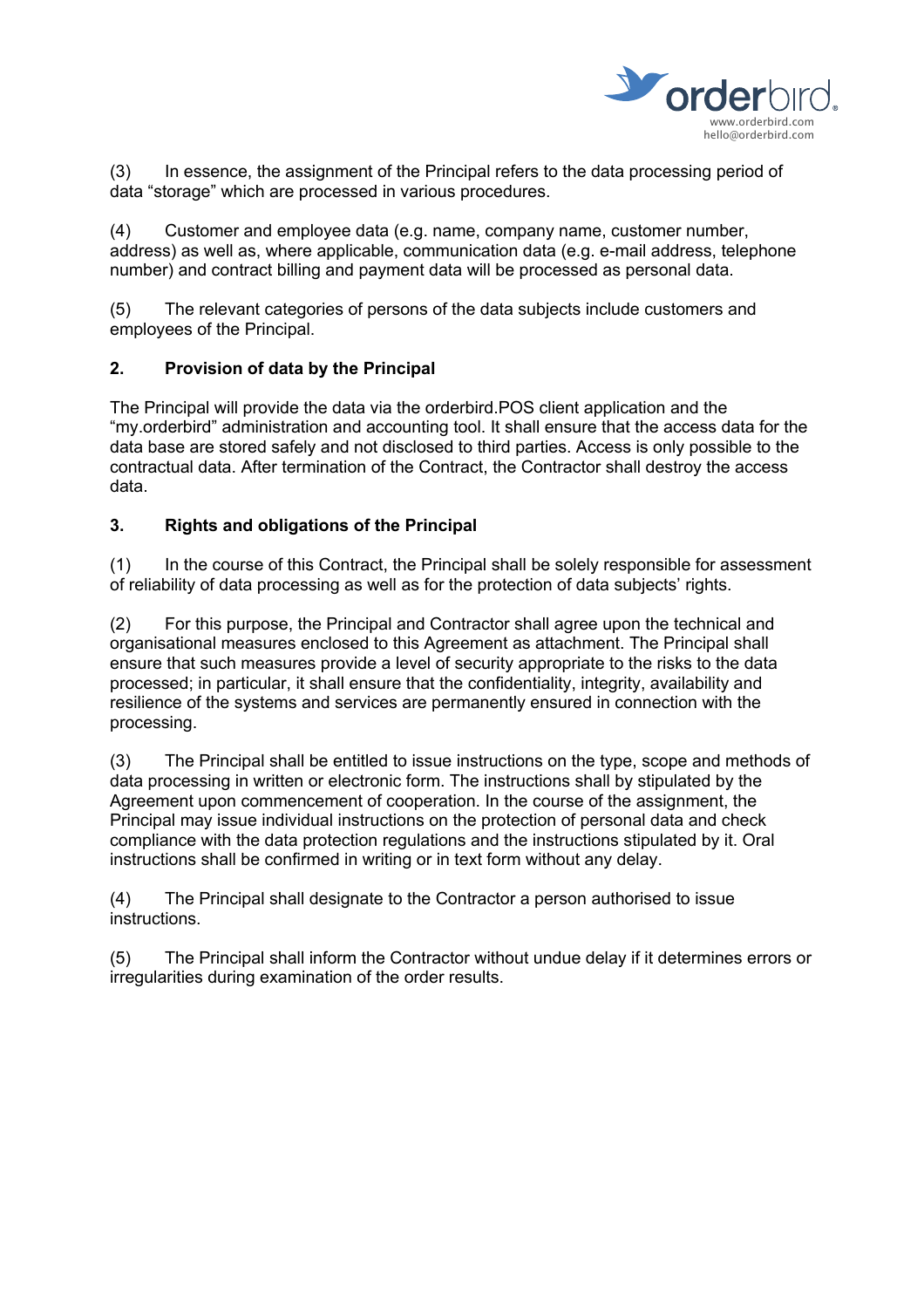

(6) The Principal shall be obliged to keep confidential any knowledge of business secrets and data security measures of the Contractor obtained in the course of the contractual relationship.

## **4. Obligations of the Contractor**

(1) The Contractor shall process personal data only in accordance with the agreements made and subject to the Principal's instructions, unless provided otherwise by legal provisions.

(2) The Contractor shall inform the Principal without undue delay if it is of the opinion that an instruction is in breach of legal provisions. The Contractor may suspend implementation of an instruction until it is confirmed or changed by the Principal.

(3) The Contractor will not use the data provided for data processing for any other purposes than those set forth above. No copies or duplicates will be created without the Principal's knowledge.

(4) The Contractor shall design its internal business organisation such that it meets the statutory requirements regarding data protection.

(5) In its scope of responsibility, the Contractor shall ensure implementation of and compliance with the general and technical and organisational measures for the protection of the Principal's data agreed upon and attached to this Agreement, taking into account the legal requirements. This shall also include the use of a method for regular checking, assessing and evaluating the efficiency of the technical and organisational measures in order to ensure security of the processing in line with legal requirements.

(6) The Contractor shall be entitled to unilaterally change the security measures taken; in the course thereof, it has to be ensured that at least the level of protection contractually agreed upon is in place.

(7) The Contractor shall, at the Principal's request, support the Principal in the fulfilment of data protection obligations to the extent legal provisions stipulate such support by the Contractor.

(8) The Contractor shall ensure that employees and other persons acting on the Contractor's behalf responsible for processing data of the Principal are not allowed to process the data contrary to instructions. Furthermore, employees and the third parties acting on behalf of the Contractor shall be obliged to secrecy, unless they are subject to a comparable legal obligation of secrecy. These provisions shall continue in force after completion of the assignment.

(9) The Contractor shall inform the Principal without undue delay about technical and organisational insufficiencies of data protection and in case of any suspicion of data protection breaches or other irregularities regarding the processing of the personal data. It shall take the required measures to protect the data and to mitigate adverse consequences for the data subjects and shall immediately coordinate with the Principal for the purpose thereof.

(10) The Contractor shall rectify, erase or block personal data if this is requested by the Principal in an instruction. If erasure or restriction of data processing in line with data protection legislation is not possible, the Contractor shall be responsible for destruction of the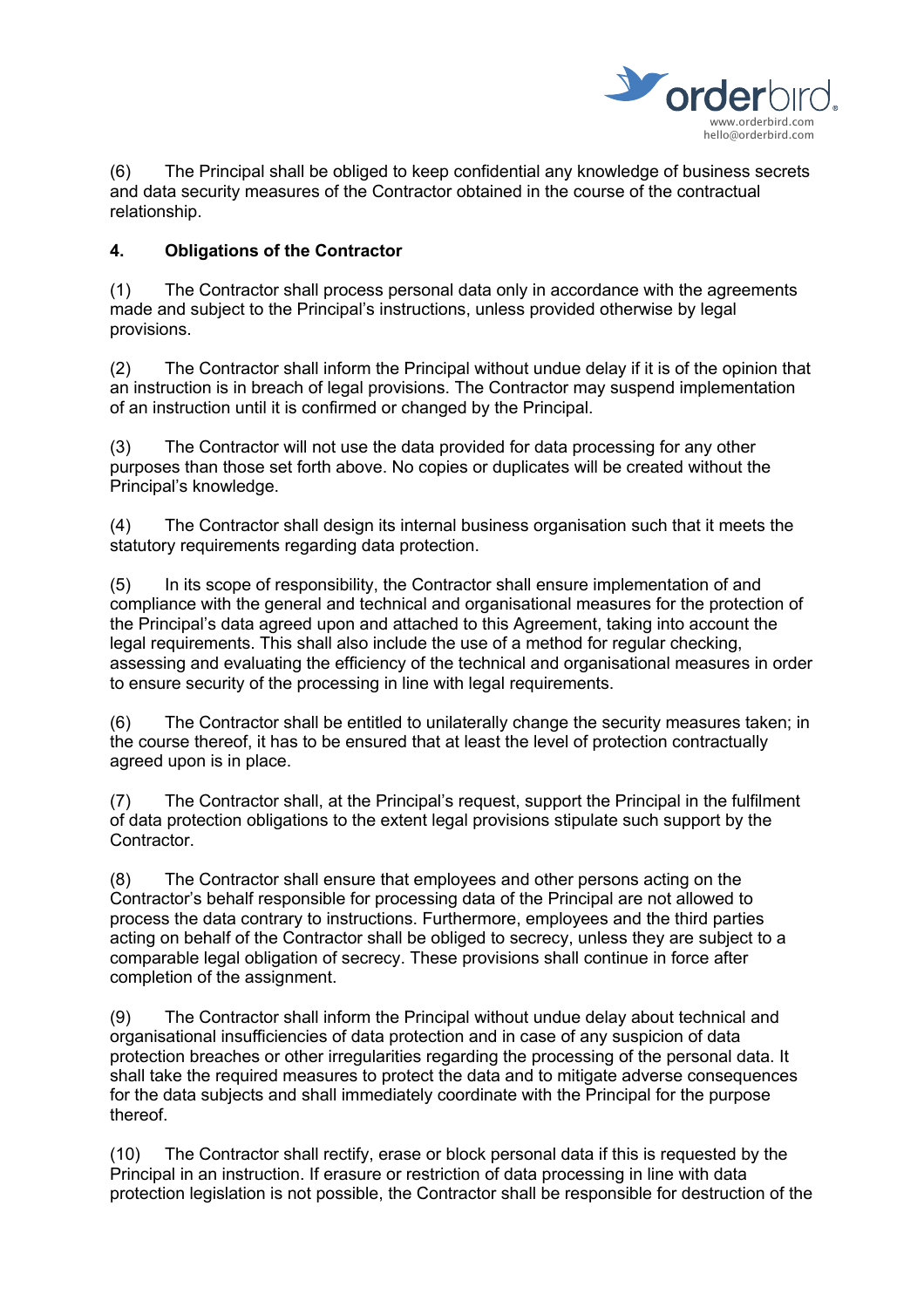

data carriers and other materials affected in line with data protection legislation subject to an individual assignment from the Principal or shall return such data carriers to the Principal. In specific cases to be determined by the Principal, such data carriers shall be stored; then, the remuneration and protective measures shall be agreed upon separately.

(11) After completion of the assignment, the Contractor shall hand over to the Principal any results of processing or use connected to the assignment relationship which come into its possession. Thereafter, the Principal's data carriers shall be physically destroyed. Testing and reject materials shall be destroyed or handed over to the Principal without undue delay. The erasure and/or destruction shall be confirmed to the Principal in writing, stating the date. Legal retention obligations shall remain unaffected by this Agreement.

## **5. Verification possibilities**

(1) The Principal shall be entitled, after coordination with the Contractor, to perform checks itself or have an auditor engaged by it perform tests and to verify the Contractor's compliance with this Agreement in its business operation by spot checks which are to be announced in a timely manner.

(2) The Contractor shall prove to the Principal compliance with the obligations stipulated in this Agreement by performing self-audits. It shall store such audits for the Principal and transfer them to a contact person designated by the Principal upon request.

## **6. Subcontractors**

(1) The use of subcontractors for the fulfilment of the contractual obligations of the Contractor shall be permissible and subject to prior notification of the Principal.

(2) The Contractor shall enter into agreements with such third parties to the required extent in order to ensure appropriate data protection and information security measures.

(3) To the extent the subcontractor renders its services outside the EU / EEA, the Contractor shall ensure permissibility thereof under data protection legislation by appropriate measures.

#### **7. Information obligations**

If the protection of personal data is endangered by measures of third parties, e.g. by insolvency proceedings or other events, the Contractor shall notify the Principal without undue delay. The Principal's property (e.g. data carriers, working copies, containers) shall be marked in a timely manner.

### **8. Contractual term**

The term of this Agreement shall commence upon contract conclusion and shall end upon termination of the Main Contract entered into between the Parties.

#### **9. Liability and damages**

Liability provisions agreed upon between the Parties in the Main Contract shall also apply to this Processing Agreement, unless specifically agreed upon otherwise.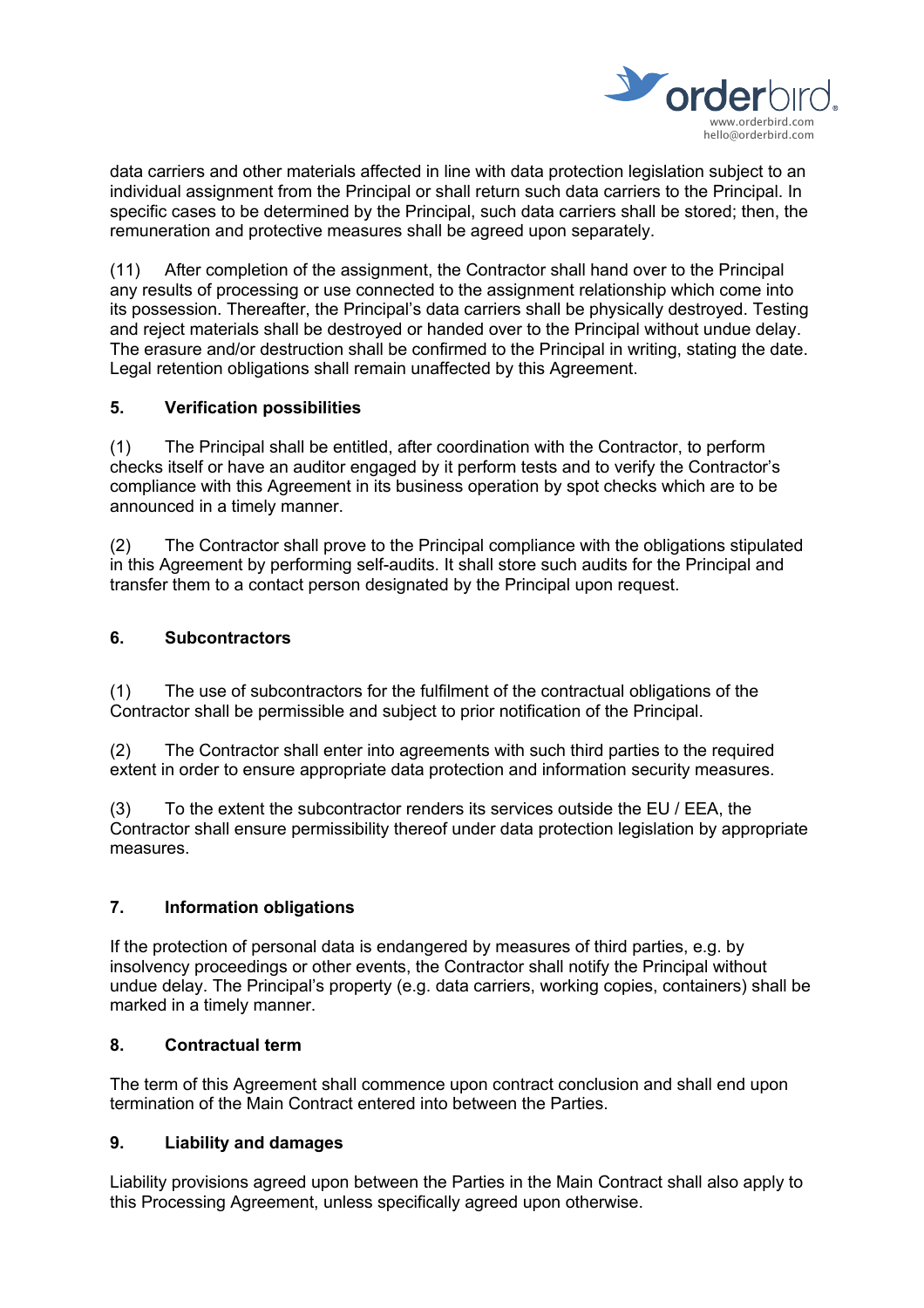

#### **10. Termination**

In the event of severe or repeated breaches of this Agreement, the Parties shall be entitled to a reciprocal right of extraordinary termination.

#### **11. Written-form clause, choice of law**

(1) Changes and amendments to this Agreement and all components thereof shall be in writing; this may also be in electronic form.

(2) In case of any contradictions, provisions in this Data Protection Annex shall take precedence over the provisions in the Main Contract.

(3) If individual parts of this Annex are invalid, this shall not affect the validity of the remainder of the Annex.

(place and date) (place and date)

for the Principal and the Principal for orderbird AG

<u>Berlin 22.11.18</u>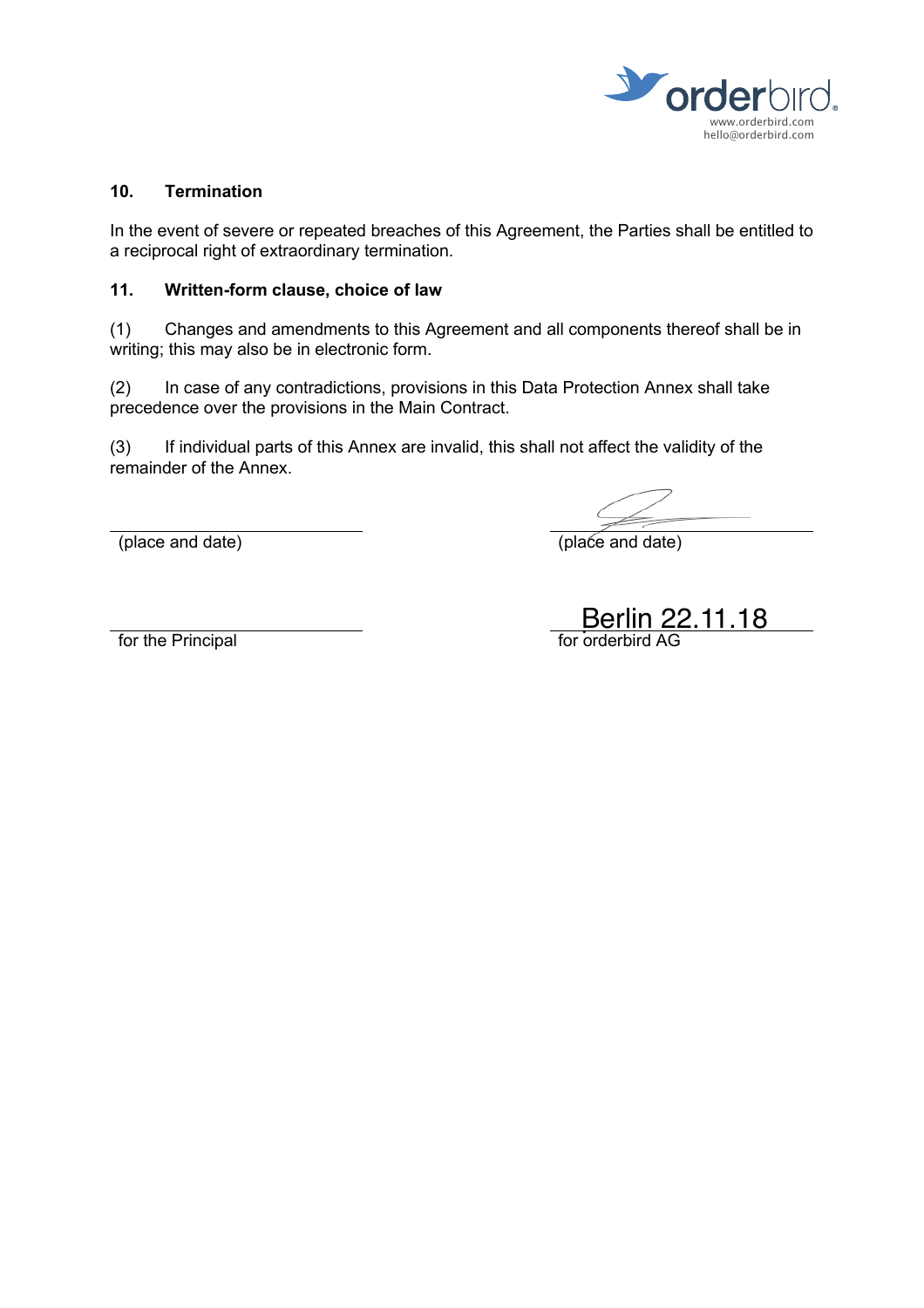



# **Technical and**

# **Organisational Measures**

Organisations which process, use or collect personal data themselves or on behalf of another party shall implement the technical and organisational measures which allow for processing operations in line with data protection legislation. Measures shall only be required if appropriateness is ensured upon balancing of the protection interests.

orderbird AG meets such requirement by the following measures; we differ between our own measures and the measures in the data centres used by us which are operated by processors.

Version: 2 August 2018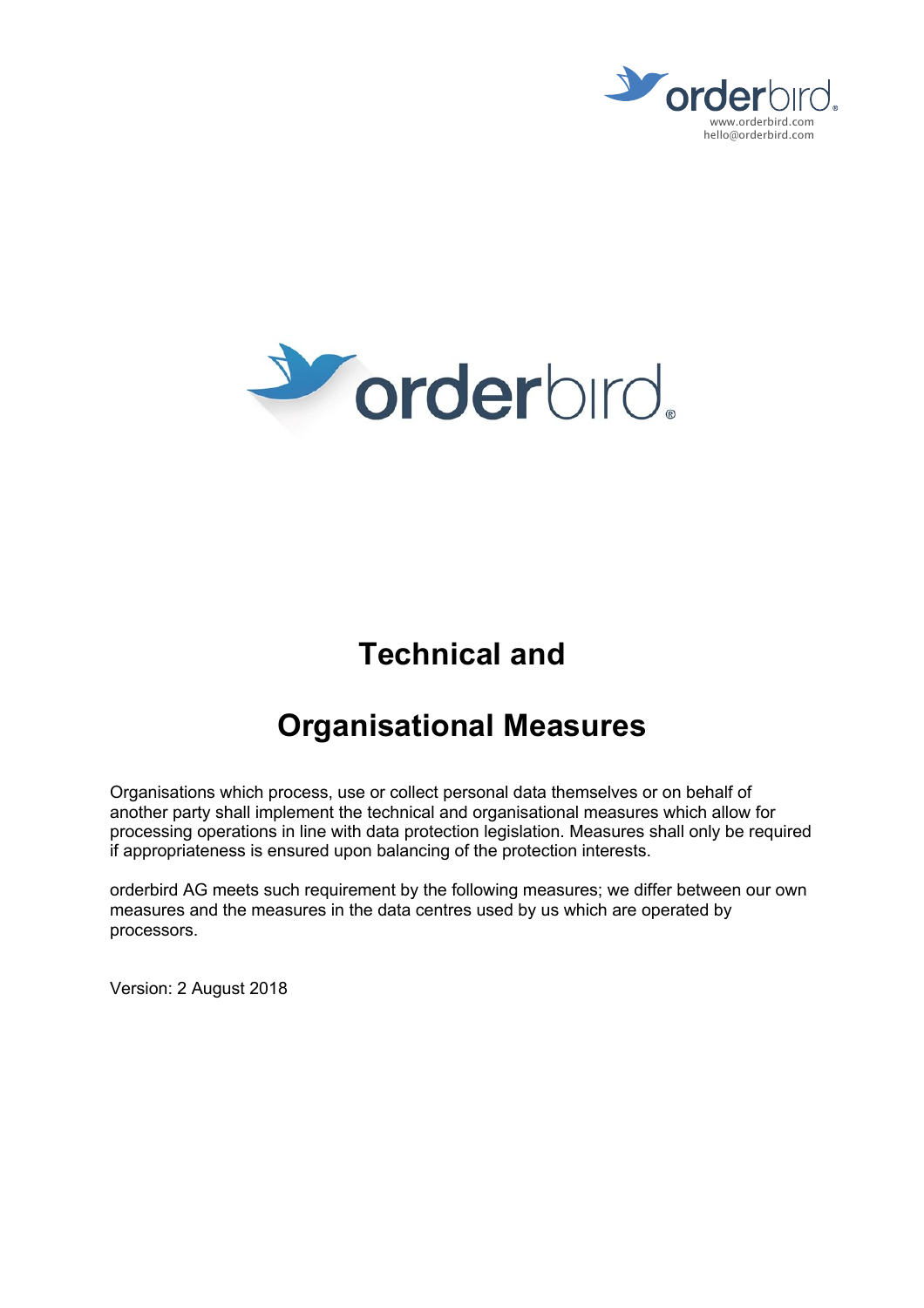

#### **I. Our own measures**

We take the following measures to the extent the processing activities are not performed by processors:

- 1. Confidentiality, integrity, availability (Art. 32(2) point (b) GDPR)
	- a) Entry control

| No. | <b>Technical Measures</b>     | <b>Organisational Measures</b>          |
|-----|-------------------------------|-----------------------------------------|
| 1.  | Chip-card/transponder system  | Written and unambiguous key             |
|     |                               | management with clear responsibility of |
|     |                               | employees known by name                 |
| 2.  | Safe storage of keys/key safe | Regular examination of entry            |
|     |                               | authorisations granted                  |
| 3.  | Safety locks                  | Reception/visitors are accompanied by   |
|     |                               | employees                               |
| 4.  |                               | Selection and monitoring of watch and   |
|     |                               | cleaning services in terms of data      |
|     |                               | protection aspects                      |

b) Admission control

| No. | <b>Technical Measures</b>               | <b>Organisational Measures</b>                                                      |
|-----|-----------------------------------------|-------------------------------------------------------------------------------------|
|     | Encryption of notebooks/laptops         | Password policy incl. increased<br>requirements to length, complexity and<br>change |
| 2.  | Authentication with personalised access |                                                                                     |
|     | data                                    |                                                                                     |
| З.  | Automatic blocking                      |                                                                                     |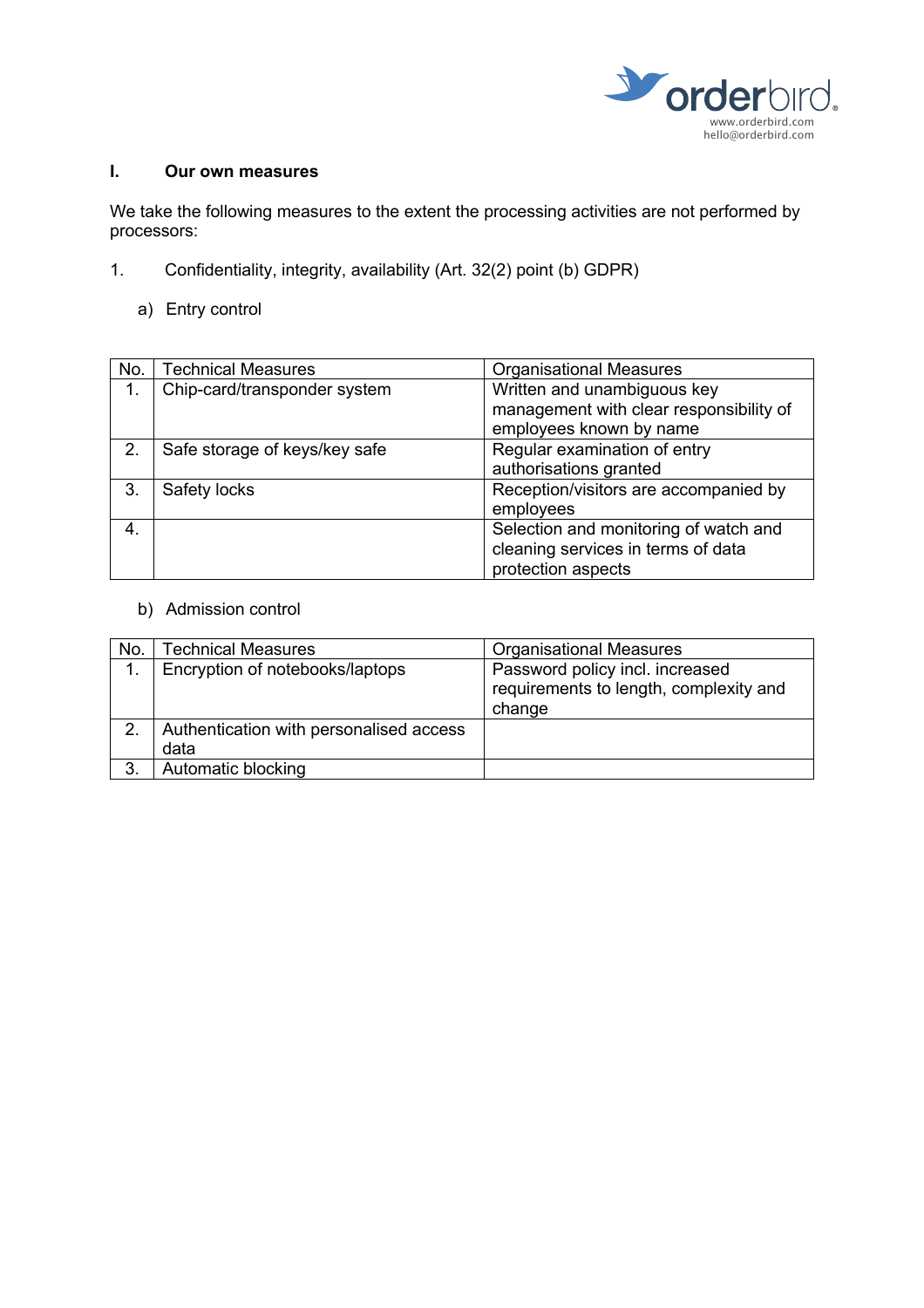

|     | in case of unsuccessful login attempts    |  |
|-----|-------------------------------------------|--|
| 5.  | Use of firewalls for the protection of IT |  |
|     | systems                                   |  |
| 6.  | Use of VPN for remote accesses to IT      |  |
|     | systems                                   |  |
| 7.  | Data deletion system for deletion by disk |  |
|     | utilities (Mac OS) or DBAN (Server)       |  |
| 8.  | Logging of accesses to applications and   |  |
|     | IT systems                                |  |
| 9.  | Ensuring hard disk encryption             |  |
| 10. | Enforcing screensaver login               |  |
| 11. | Option of remote deletion by mobile-      |  |
|     | device management (MDM)                   |  |
| 12. | Distribution of firmware passwords (EFI   |  |
|     | passwords)                                |  |

#### c) Access control

| No. | <b>Technical Measures</b>                 | <b>Organisational Measures</b>           |
|-----|-------------------------------------------|------------------------------------------|
|     | Logging of accesses to applications and   | Grouping of the access authorisations by |
|     | IT systems                                | area of functions or responsibilities    |
| 2.  | Logging of failed attempts at accessing   | Authorisation concept for accesses to IT |
|     | IT systems                                | systems                                  |
| 3.  | Regulated and technically reliable        | Password policy and protected password   |
|     | destruction of data by using a "data bin" | assignment                               |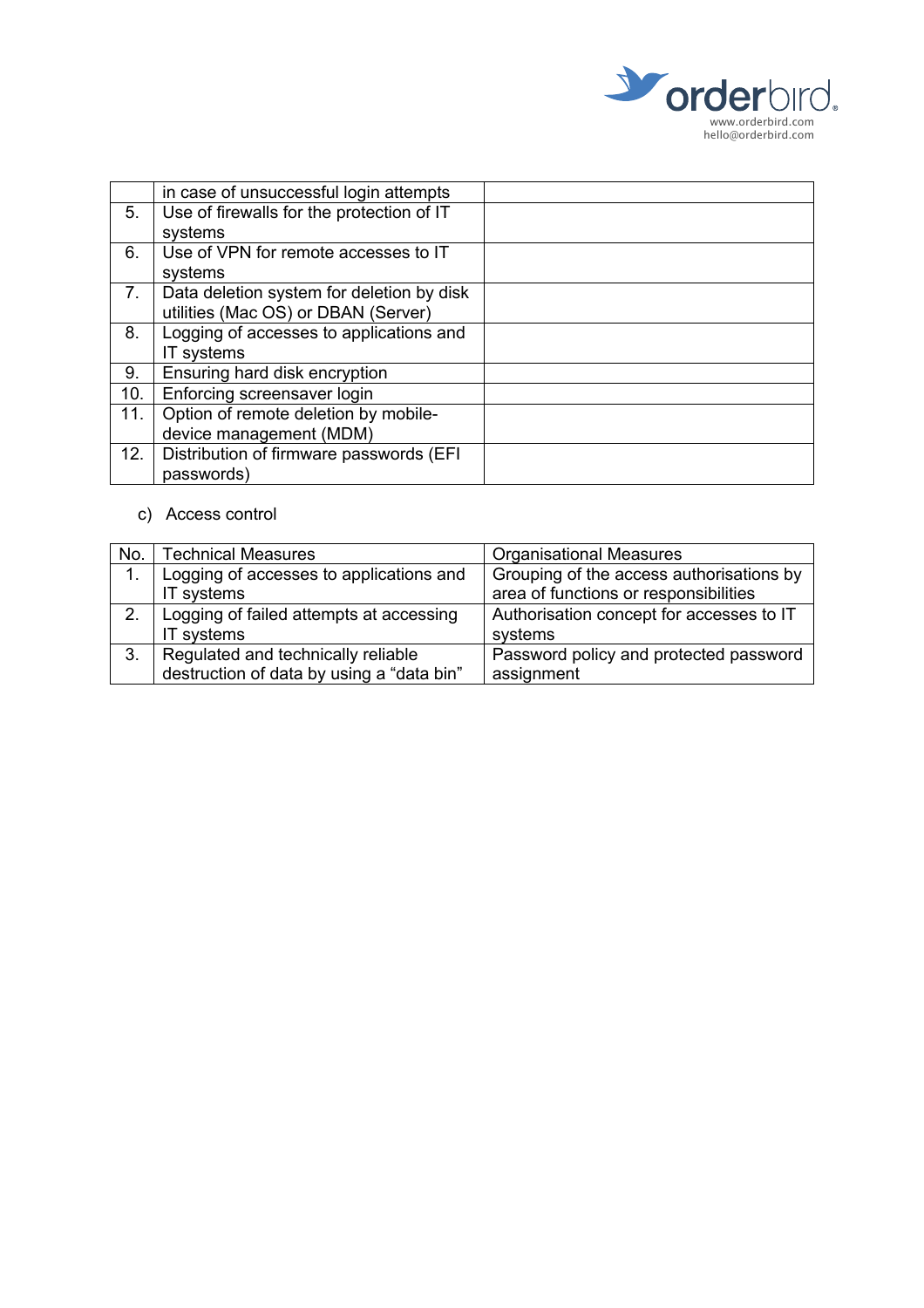

| 4. | Administration of user rights by trained<br>system administrators |
|----|-------------------------------------------------------------------|
| 5. | Assignment of rights by trained<br>personnel                      |
| 6. | Regular review of access authorisations<br>for IT systems         |
|    | Authorisation concept with minimum<br>principle                   |

## d) Separation control

| No. | <b>Technical Measures</b>                                                   | <b>Organisational Measures</b>                                                                            |
|-----|-----------------------------------------------------------------------------|-----------------------------------------------------------------------------------------------------------|
| 1.  | Permanent assignment of processing<br>devices to individual applicants      | Different workplaces for different<br>processing operations and categories of<br>data                     |
| 2.  | Systems with multi-client capability for<br>separation of functions         | Control via authorisation concept                                                                         |
| 3.  | Segmentation of networks by need for<br>protection                          | Customer contractual data will be stored<br>in separate CMS with their own access<br>authorisation system |
| 4.  | Separation of developing and testing<br>environments and production systems | Test data will be generated in the<br>development in order not to have to<br>resort to live data          |
| 5.  |                                                                             | Determination of database rights                                                                          |

## e) Disclosure control

| No. I | <b>Technical Measures</b>                  | Organisational Measures                 |
|-------|--------------------------------------------|-----------------------------------------|
|       | E-mail encryption for sensitive data (e.g. | Documentation of the data recipients as |
|       | for communication with payroll office)     | well as of the duration of planned      |
|       |                                            | provision and of the erasure periods    |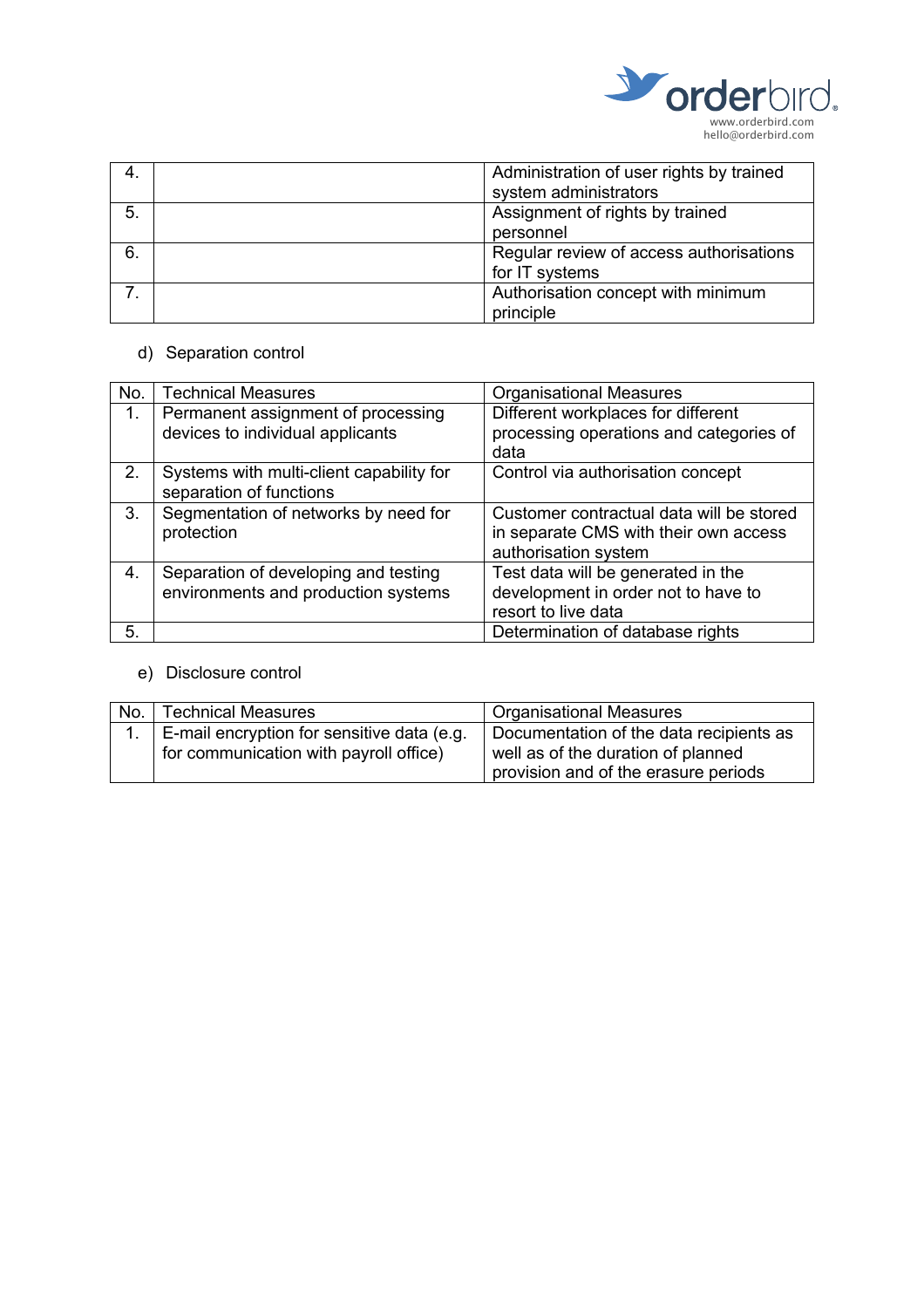

| Use of VPN                                                                | Disclosure in appropriate cases in<br>pseudonymised or anonymised form |
|---------------------------------------------------------------------------|------------------------------------------------------------------------|
| Provision of information via encrypted<br>connections such as https, sftp |                                                                        |
| Use of signature processes                                                |                                                                        |

## 2. Availability and reliability control (Art. 32 (c) GDPR)

| No. | <b>Technical Measures</b>                 | <b>Organisational Measures</b>            |
|-----|-------------------------------------------|-------------------------------------------|
| 1.  | Use of systems provided on a redundant    | Retention of data backups at a secure,    |
|     | basis                                     | outsourced location                       |
| 2.  | Fire extinguishers in offices and         | Monitoring of all relevant infrastructure |
|     | infrastructure rooms in place             | and IT systems                            |
| 3.  | Use of data mirroring (RAID) for relevant | Backup and recovery concept               |
|     | IT systems                                | (formulated)                              |
| 4.  |                                           | Control of the backup process             |
| 5.  |                                           | Regular tests for data restoration and    |
|     |                                           | logging of the results                    |

## 3. Incident response management

| No. | <b>Technical Measures</b>                        | <b>Organisational Measures</b>                                                                                                                                                                                              |
|-----|--------------------------------------------------|-----------------------------------------------------------------------------------------------------------------------------------------------------------------------------------------------------------------------------|
| 1.  | Use of firewalls and regular updating<br>thereof | Documented process for the<br>identification and reporting of security<br>incidents/data breaches (also with<br>regards to the notification obligation<br>towards the supervisory authority),<br>"Incident Response Policy" |
| 2   | Use of VPN                                       | Documented procedure for handling                                                                                                                                                                                           |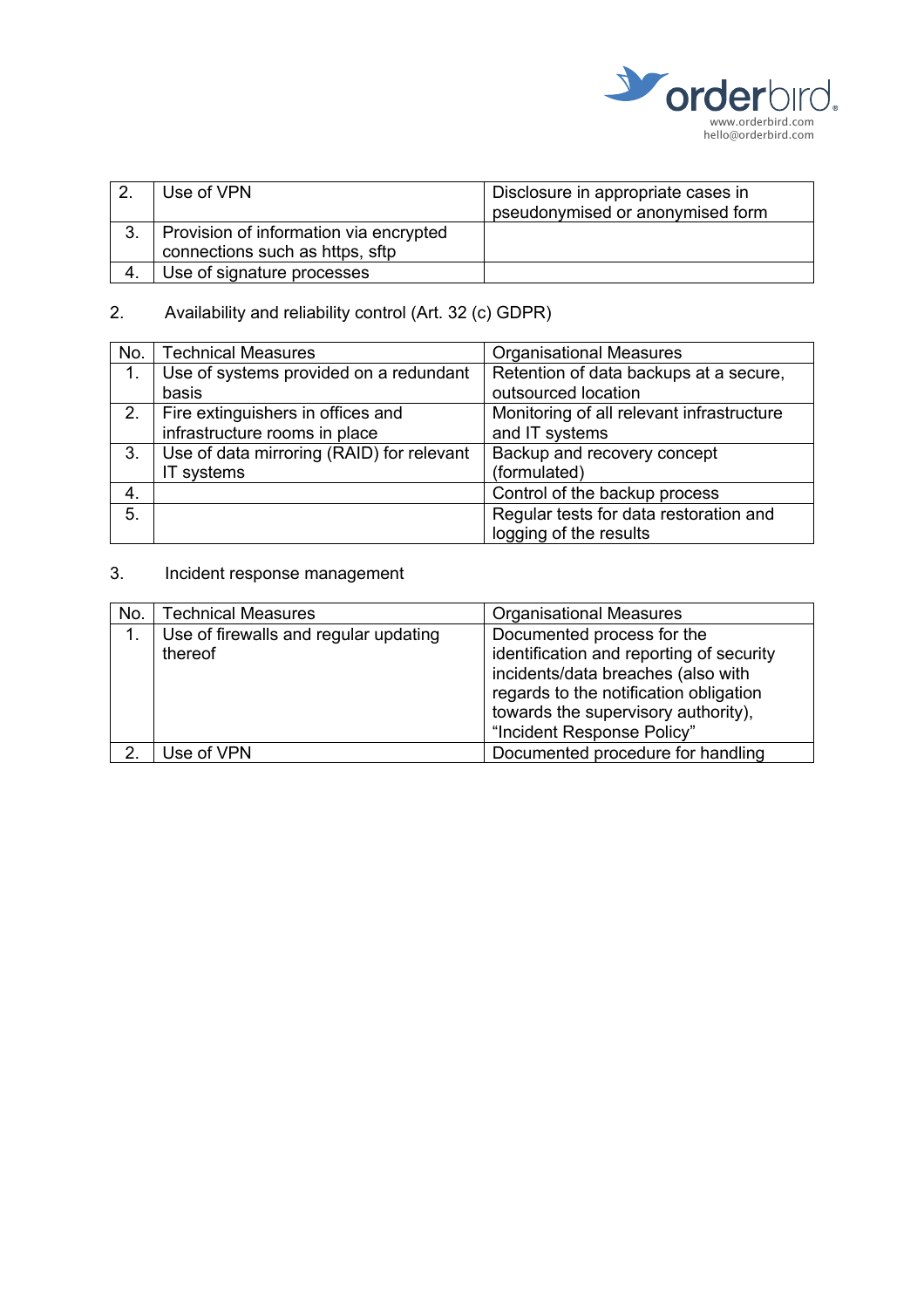

|    |                                                                           | of security incidents                                                                                                        |
|----|---------------------------------------------------------------------------|------------------------------------------------------------------------------------------------------------------------------|
| 3. | Provision of information via encrypted<br>connections such as https, sftp | Involvement of the data protection officer<br>in security incidents and data breaches,<br>process of continuous improvements |
|    | Use of signature processes                                                | Formal process for subsequent reviews                                                                                        |
|    |                                                                           | of security incidents                                                                                                        |
| 5. |                                                                           | Documentation of security incidents in                                                                                       |
|    |                                                                           | the ticket system                                                                                                            |

# 4. Order control (outsourcing to third parties)

| No. | <b>Technical Measures</b>              | <b>Organisational Measures</b>           |
|-----|----------------------------------------|------------------------------------------|
| 1.  | E-mail encryption for sensitive data   | Examination of the security measures     |
|     |                                        | taken by the contractor the              |
|     |                                        | documentation thereof                    |
| 2.  | Use of VPN                             | Formal process for the examination and   |
|     |                                        | conclusion of processing agreements or   |
|     |                                        | EU standard contractual clauses          |
| 3.  | provision of information via encrypted | Written instructions to contractors      |
|     | connections such as https, sftp        |                                          |
| 4.  | Use of signature processes             | Obligation of the contractor's employees |
|     |                                        | to data secrecy shall be ensured         |
| 5.  |                                        | Contractual guarantee of destruction of  |
|     |                                        | data upon assignment completion          |
| 6.  |                                        | Process for ongoing monitoring of        |
|     |                                        | processors                               |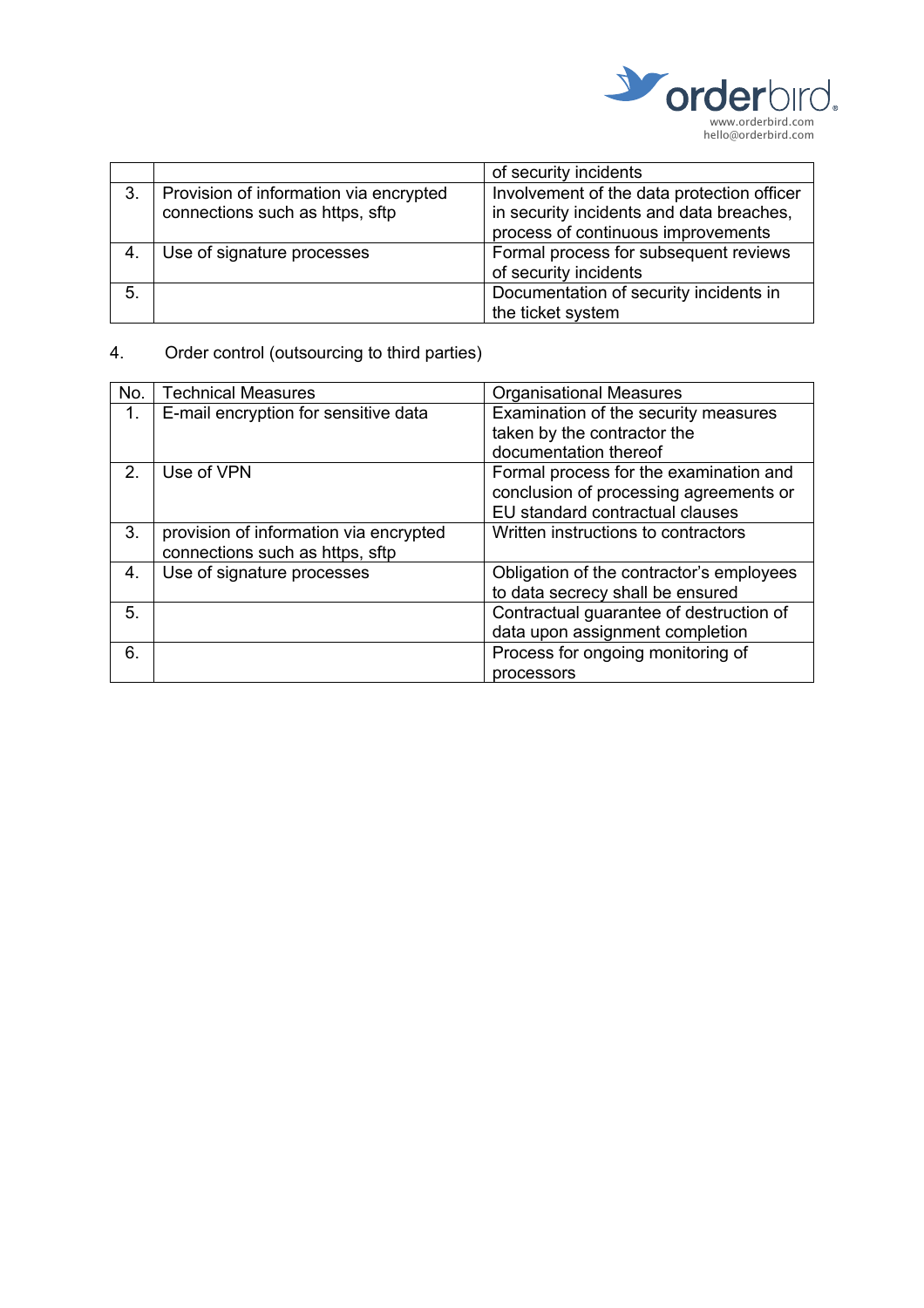

|  | 5. | Data protection management (Art. 32 (d) GDPR) |  |
|--|----|-----------------------------------------------|--|
|--|----|-----------------------------------------------|--|

| No. | <b>Technical Measures</b>                                                                                                                                                      | <b>Organisational Measures</b>                                                                                                               |
|-----|--------------------------------------------------------------------------------------------------------------------------------------------------------------------------------|----------------------------------------------------------------------------------------------------------------------------------------------|
| 1.  | Documentation of the processes<br>electronically retrievable                                                                                                                   | Regular awareness-raising of the<br>employees regarding data protection<br>issues                                                            |
| 2.  | Technical logging of entry, changes and<br>erasure of data                                                                                                                     | Established data destruction/data<br>erasure process                                                                                         |
| 3.  | Manual and automated control for<br>logging files created for this purpose in<br>software                                                                                      | Regular examination of policies for<br>currency and effectiveness                                                                            |
| 4.  | Central documentation of the processes<br>and work instructions relevant to data<br>protection; access possibility for the<br>employees in question, depending on<br>relevance | Established dismantling process for<br>product terminations                                                                                  |
| 5.  | Ensuring the data minimisation principle<br>on the technical level; in request<br>processes, only the required data are<br>required to be entered by employees                 | Onboarding and offboarding policies for<br>new and departing employees                                                                       |
| 6.  |                                                                                                                                                                                | Centralised monitoring of compliance<br>with the adequate level of data protection<br>at processors                                          |
| 7.  |                                                                                                                                                                                | External consulting by specialist law firm                                                                                                   |
| 8.  |                                                                                                                                                                                | "Mobile Work" policy, binding under<br>labour law, with special precautions<br>against data loss and unauthorised<br>access by third parties |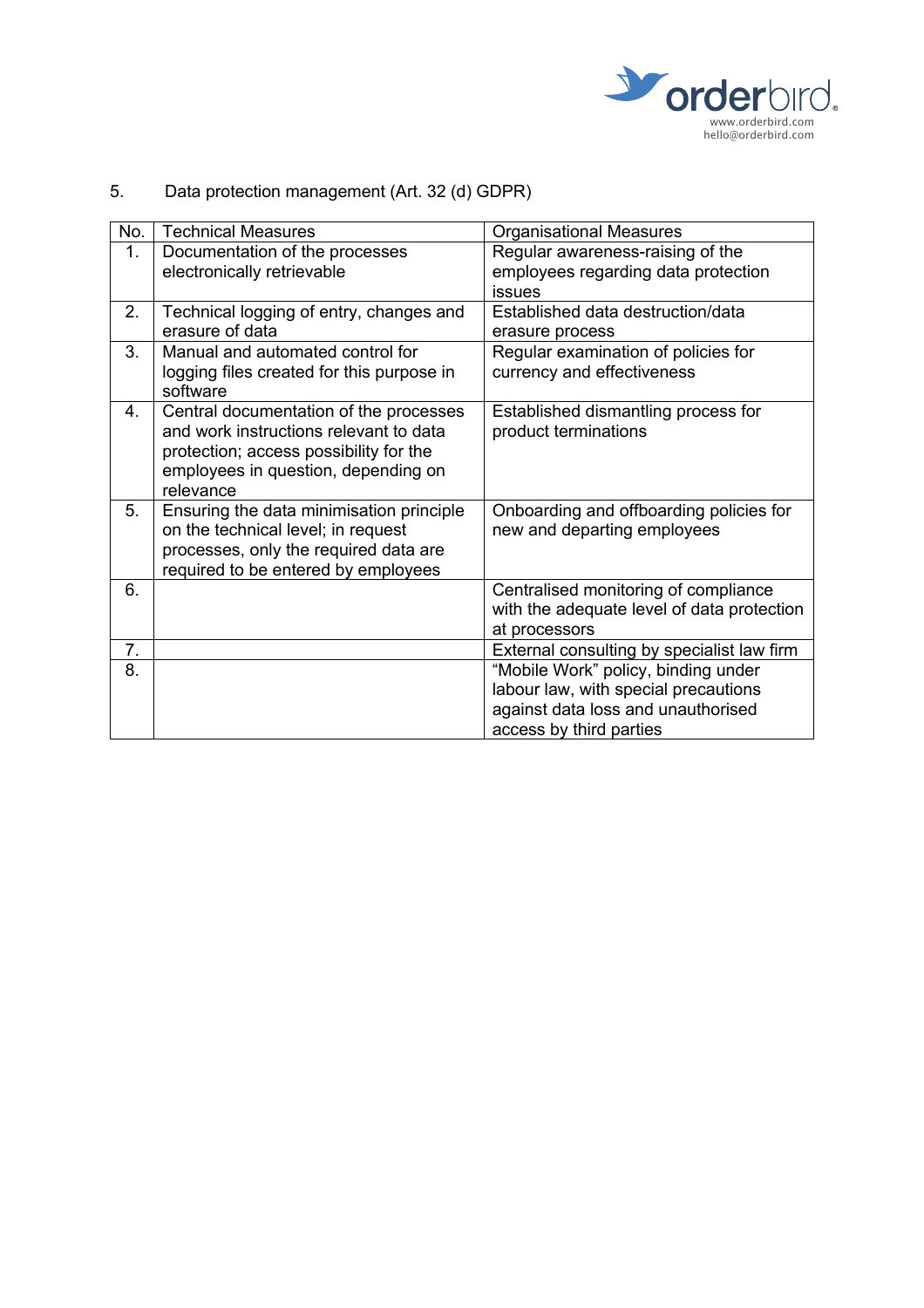

| 9.  | Use policy regarding means of work/data                                                       |
|-----|-----------------------------------------------------------------------------------------------|
|     | carriers                                                                                      |
| 10. | External data protection officer                                                              |
| 11. | Retention of forms from which data were<br>integrated into automated processing<br>operations |
| 12  | Employees trained and obliged to<br>confidentiality/data secrecy                              |

### **II. Measures by our processors**

For the performance of our core business, we use the services of industry-leading cloud providers. At the point of time of conclusion of this Agreement, these are the following companies, US companies being self-certified under the Privacy Shield Agreement:

| Amazon Web Services, Inc. | Cloudflare, Inc.        |
|---------------------------|-------------------------|
| 410 Terry Ave North       | 101 Townsend St.        |
| Seattle, WA 98109-5210    | San Francisco, CA 94107 |

Our subcontractors engaged in the course of data processing take the following technical and organisational measures. Where there are no uniform measures, this is emphasised by an abbreviation to indicate the subcontractor in question  $(A = \text{Amaxon Web Services Inc.},$ C = Cloudflare Inc.):

- 1. Confidentiality, integrity, availability (Art. 32(2) point (b) GDPR)
	- a) Entry control

| No.   Technical Measures | <b>Organisational Measures</b>                     |
|--------------------------|----------------------------------------------------|
| 1. Entry control system  | Control of persons entering the company            |
|                          | $\vert$ premises and the data centres <sup>A</sup> |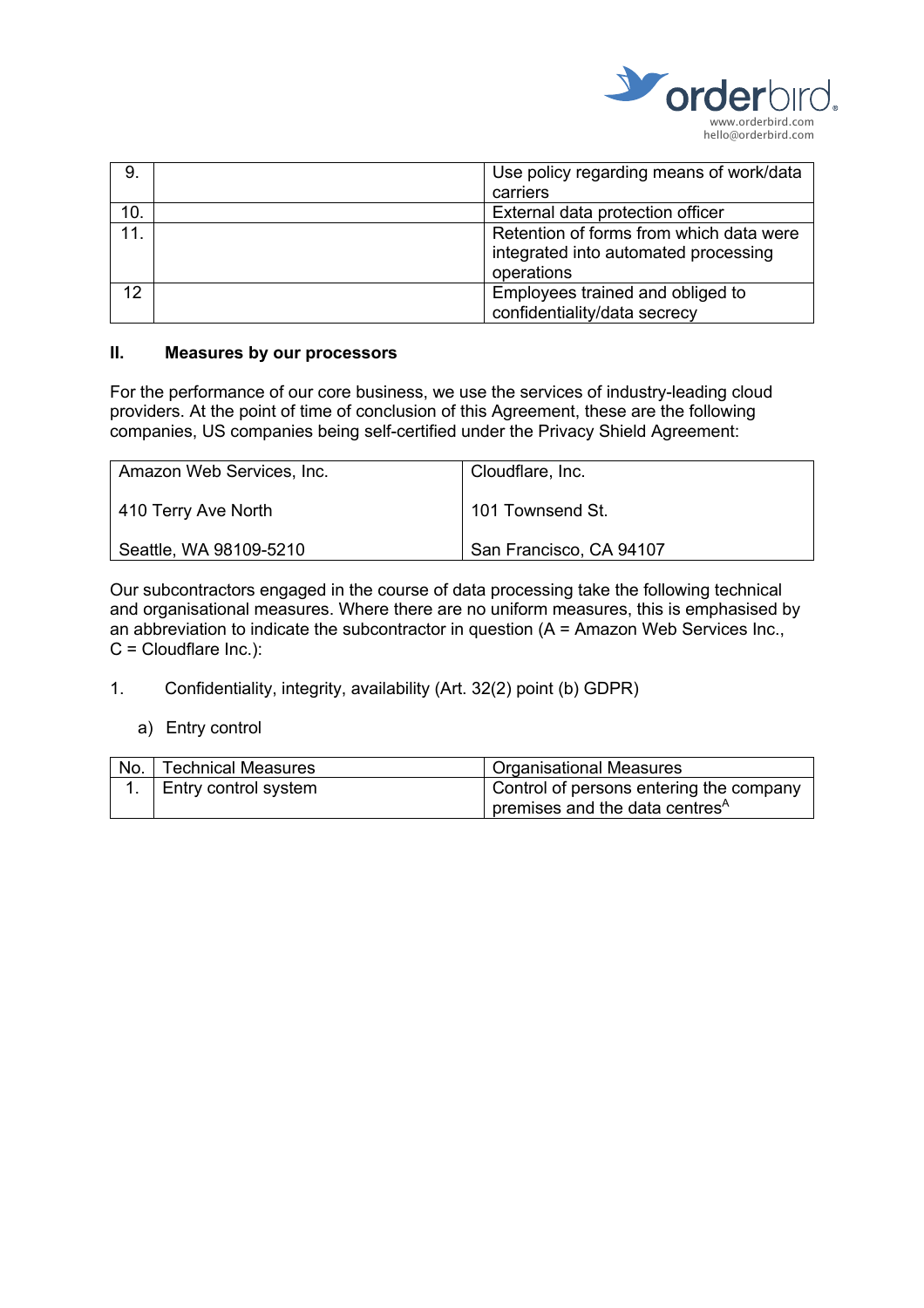

| 2. | Two-stage authentication with<br>personalised access data <sup>A</sup>                     | Allocation system for admission cards for<br>employees and persons with special<br>authorisation      |
|----|--------------------------------------------------------------------------------------------|-------------------------------------------------------------------------------------------------------|
| 3. | Locking system with security locks                                                         | At least two-stage authentication before<br>admitting access to data centres<br>required <sup>A</sup> |
| 4. | Video surveillance of the entrances and<br>exits <sup>A</sup> , intrusion detection system | Allocation of entry rights for employees<br>and externa employees based upon<br>defined criteria      |
| 5. |                                                                                            | Allocation and documentation of the<br>authorisations via access rights<br>management                 |
| 6. |                                                                                            | Identity registration for visitors and<br>external employees <sup>A</sup>                             |
| 7. |                                                                                            | Accompanying of visitors and external<br>employees only by authorised<br>employees <sup>A</sup>       |
| 8. |                                                                                            | Documentation and auditing of any<br>accesses occurred <sup>A</sup>                                   |

## b) Admission control

| No. | <b>Technical Measures</b>                            | <b>Organisational Measures</b>                                     |
|-----|------------------------------------------------------|--------------------------------------------------------------------|
| 1.  | Use of firewalls for the protection of IT<br>systems | Authorisation concept for admission to<br>data processing systems, |
|     |                                                      | allocation of authorisations subject to<br>defined criteria        |
| 2.  | Use of VPN for remote accesses to IT<br>systems      | Password policy and protected password<br>allocation               |
| 3.  | Logging of accesses to servers,                      | Automated temporary blocking of the<br>user                        |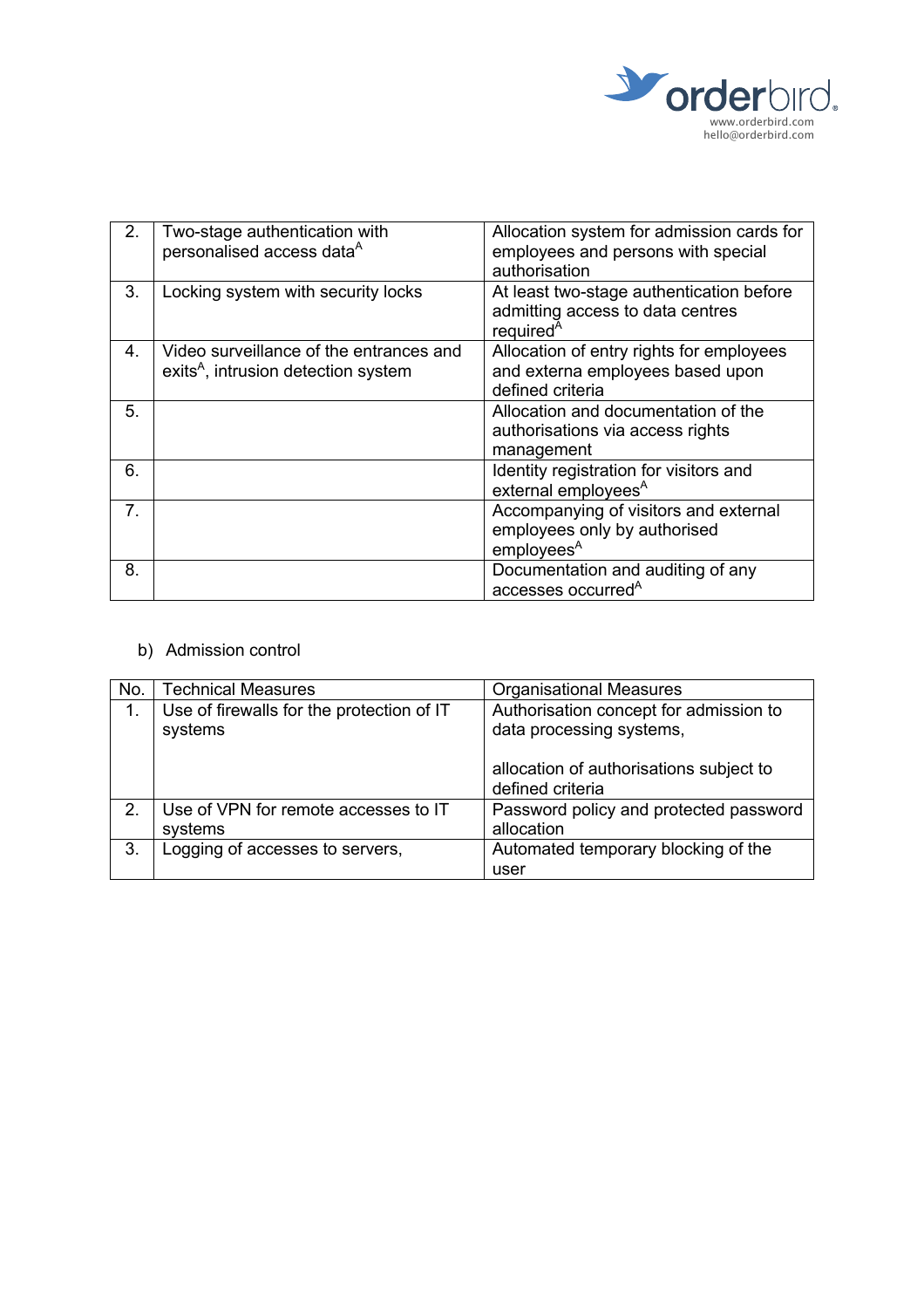

|    | networks, ports                                                                | terminals if not used, identification and<br>password entry required for repeated<br>opening <sup>C</sup>                                                  |
|----|--------------------------------------------------------------------------------|------------------------------------------------------------------------------------------------------------------------------------------------------------|
| 4. | Use of encryption processes                                                    | Automated temporary blocking of the<br>user authorisation in case of repeated<br>input of incorrect passwords, logging of<br>password entries <sup>c</sup> |
| 5. | Remote access to internal IT system only<br>after authentication, use of VPN'A |                                                                                                                                                            |
| 6. |                                                                                | Alerting of competent employees in case<br>of suspicious accesses <sup>A</sup>                                                                             |
|    |                                                                                | Use of pagers for alerting $^{\mathsf{A}}$                                                                                                                 |
|    |                                                                                | Uninterrupted availability of competent<br>employees <sup>A</sup>                                                                                          |
|    |                                                                                | weekly discussions on the<br>implementation of preventive measures <sup>A</sup>                                                                            |
| 7. |                                                                                | Disposal of disused data carriers in<br>accordance with defined requirements <sup>A</sup>                                                                  |

### c) Access control

| No. | <b>Technical Measures</b>                                                                                                             | <b>Organisational Measures</b>                                                     |
|-----|---------------------------------------------------------------------------------------------------------------------------------------|------------------------------------------------------------------------------------|
| 1.  | Logging of accesses to applications and                                                                                               | Concept for access authorisations by                                               |
|     | IT systems                                                                                                                            | area of functions and responsibilities                                             |
| 2.  | Logging of suspicious attempts at<br>accessing information-processing<br>systems, notification to competent<br>employees <sup>A</sup> | Provision of an Incident Management<br>Team <sup>A</sup>                           |
| 3.  | Optional: access only possible after<br>multi-factor authentication <sup>A</sup>                                                      | Employee policies and individual<br>trainings regarding access rights <sup>C</sup> |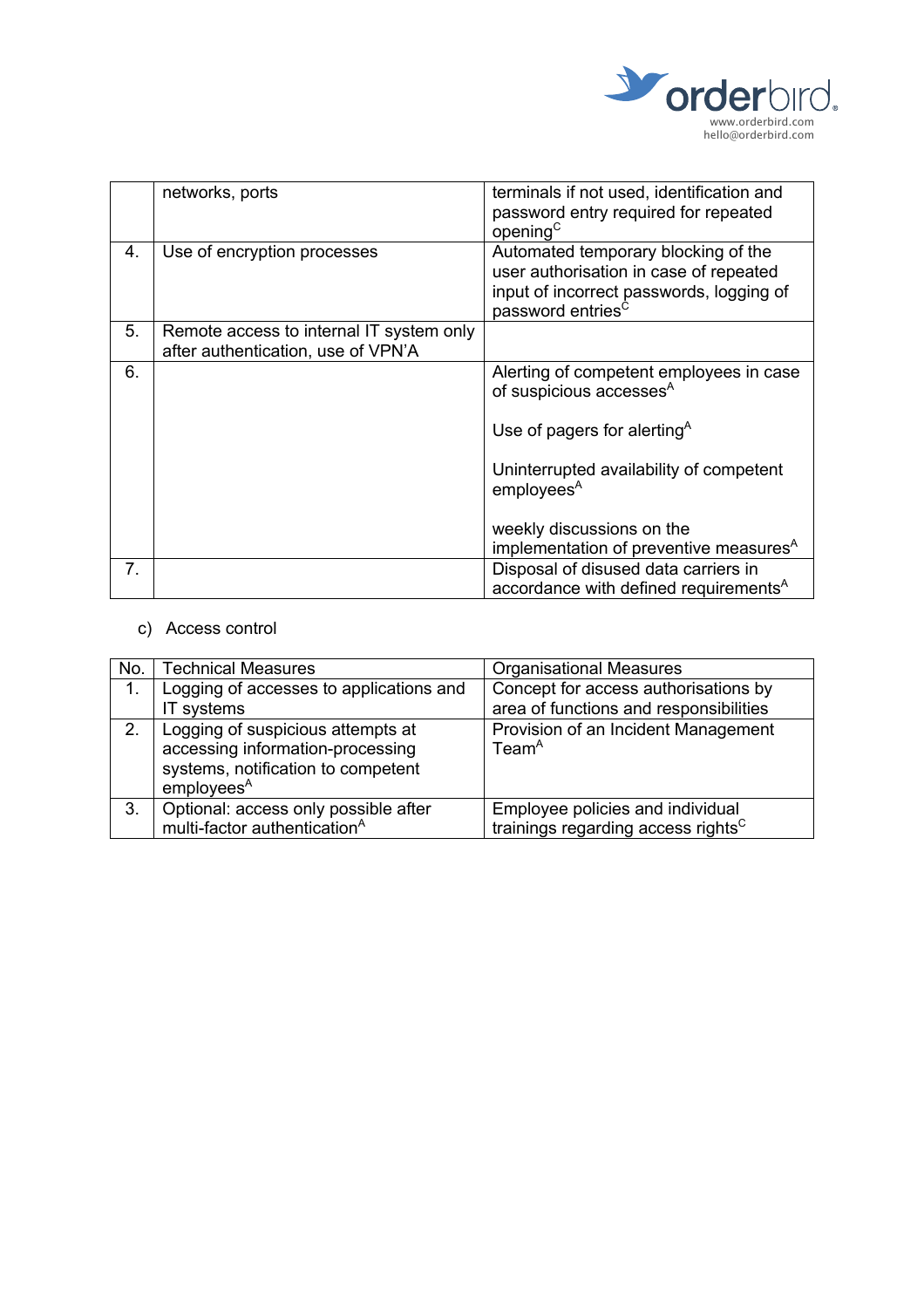

|    | FIPS 140-2-compliant SSL load                       | Possibility of logging persons who                |
|----|-----------------------------------------------------|---------------------------------------------------|
|    | balancers <sup>A</sup>                              | erasure, add or modify personal data <sup>C</sup> |
| 5. | Implementation of network devices for               |                                                   |
|    | administrating interface communication              |                                                   |
|    | with internet service providers (ISPs) <sup>A</sup> |                                                   |
| 6. | Redundant connection to several                     |                                                   |
|    | communication services of the network <sup>A</sup>  |                                                   |
|    | Use of encryption technologies (Security            |                                                   |
|    | Socket Layers (SSL) <sup>A</sup> )                  |                                                   |

# d) Separation control

| No. | <b>Technical Measures</b>                                                                                    | <b>Organisational Measures</b>                                                                                                 |
|-----|--------------------------------------------------------------------------------------------------------------|--------------------------------------------------------------------------------------------------------------------------------|
| 1.  | Separation of operative and corporate<br>network $A$ ,                                                       | Allocation of access authorisations for<br>different networks via ticketing system <sup>A</sup><br>and authorisation concept   |
|     | Separate data storage on data base level<br>by module, customer or supported<br>function <sup>C</sup>        |                                                                                                                                |
| 2.  | Access to operational network only with<br>SSH public key authentication <sup>A</sup>                        | automated cessation of the authorisation<br>after 90 days or upon resignation of the<br>employee from the company <sup>A</sup> |
| 3.  | Restriction of interfaces, batch processes<br>and reports for certain purposes and<br>functions <sup>C</sup> |                                                                                                                                |

## e) Disclosure control

| No. | <b>Technical Measures</b>        | Organisational Measures            |
|-----|----------------------------------|------------------------------------|
|     | Access protection for systems on | Release of data only to authorised |
|     | operational and                  |                                    |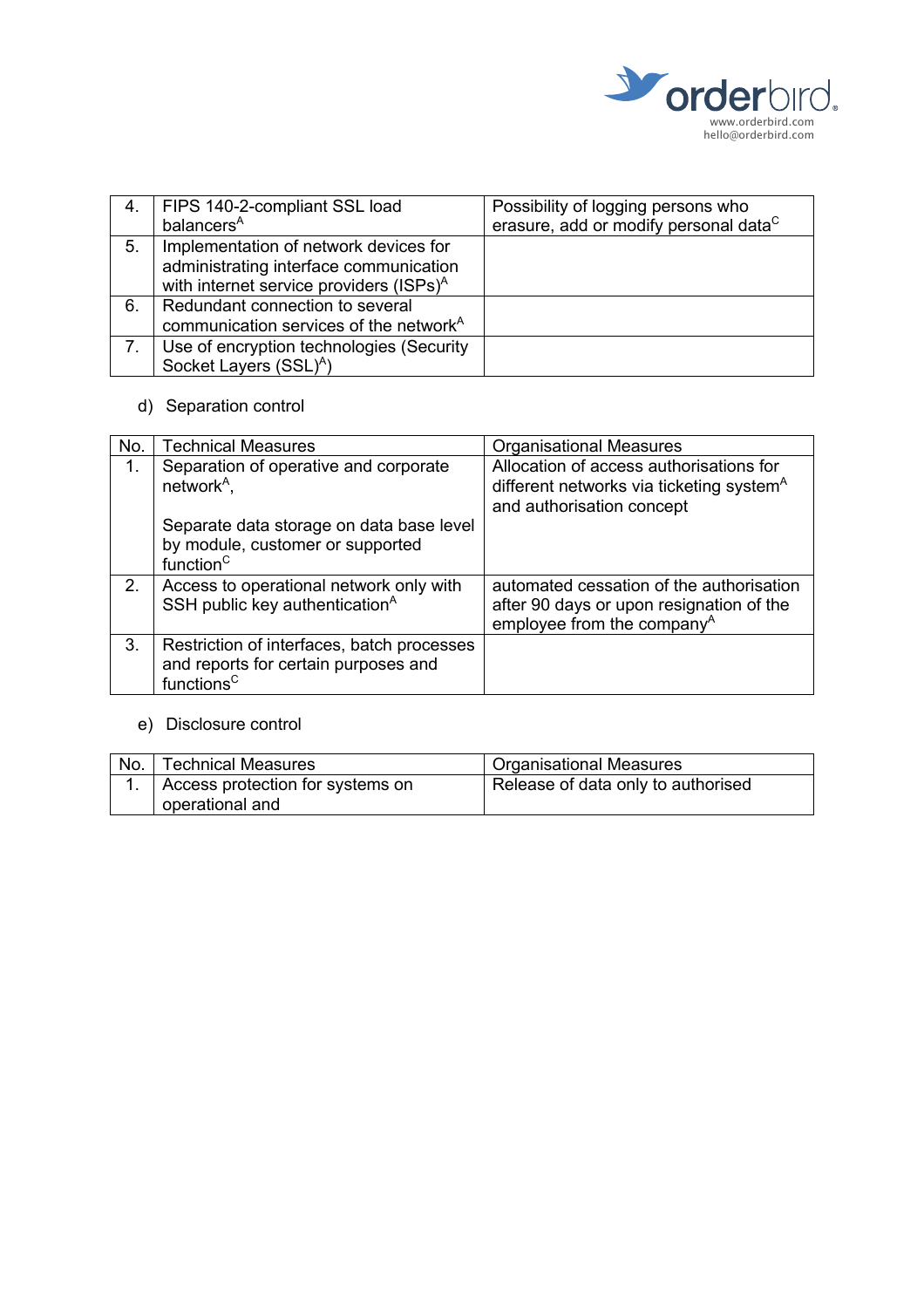

|    | corporate level <sup>A</sup>                                                                                                                                                      | persons, including allocation of<br>differentiated access rights and roles <sup>C</sup>         |
|----|-----------------------------------------------------------------------------------------------------------------------------------------------------------------------------------|-------------------------------------------------------------------------------------------------|
| 2. | Use of firewalls, VPN and encryption<br>technologies for the protection of the<br>gateways and pipelines via which the<br>data are transferred                                    | Controlled and documented erasure of<br>the data <sup>C</sup>                                   |
| 3. | Encryption of certain employee data (e.g.<br>personally identifiable information such<br>as national ID numbers, credit or debit<br>card numbers) within the network <sup>C</sup> | Notification of the user in case of<br>incomplete data transmission (end-to-<br>end check $)^C$ |
| 4. |                                                                                                                                                                                   | Logging of data transmission (if<br>$possible$ <sup>C</sup>                                     |

## 2. Availability and reliability control (Art. 32 (c) GDPR)

| No. | <b>Technical Measures</b>                                                                                                                   | <b>Organisational Measures</b>                                                                                                                          |
|-----|---------------------------------------------------------------------------------------------------------------------------------------------|---------------------------------------------------------------------------------------------------------------------------------------------------------|
| 1.  | Interruption-free and redundant electricity<br>supply for the data centres without<br>impacts on ongoing processes <sup>A</sup> ,           | Monitoring and regular maintenance of<br>the electrical, mechanical and vital<br>systems and devices for immediate error<br>identification <sup>A</sup> |
|     | System for uninterruptable power supply<br>(UPS) in case of an electric breakdown<br>for critical and substantial loads in the<br>system-A, |                                                                                                                                                         |
|     | Generators for the data centres can<br>supply electricity to the entire system <sup>A</sup>                                                 |                                                                                                                                                         |
| 2.  | Redundant network infrastructure <sup>C</sup>                                                                                               | Separate backup security <sup>C</sup>                                                                                                                   |
| 3.  | Automated fire detection system with<br>smoke detectors and extinguishing<br>equipment in                                                   | Monitoring of temperature and humidity<br>in the data centre by employees <sup>A</sup>                                                                  |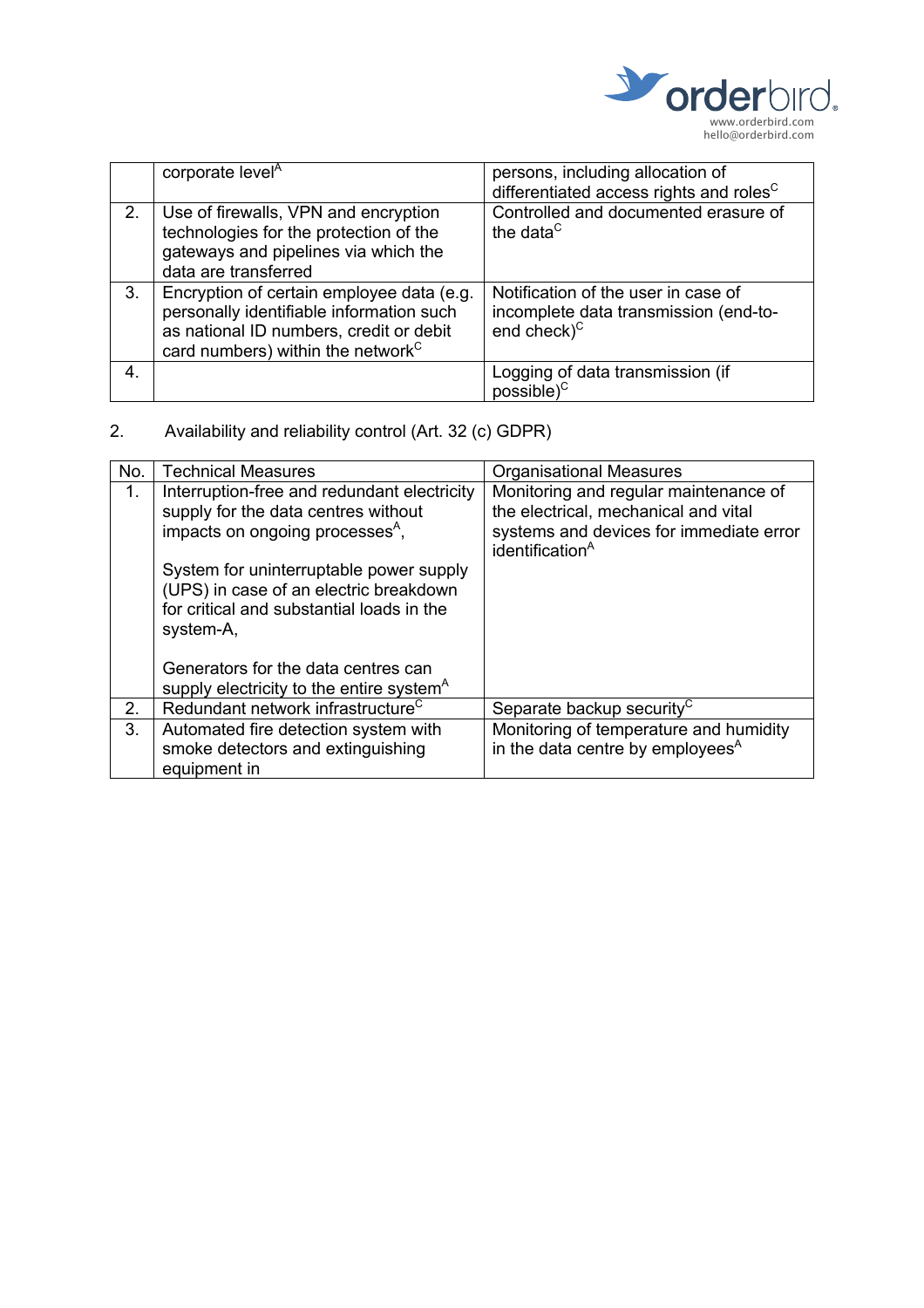

|    | date centre environments, mechanical<br>and electrical infrastructure rooms,<br>cooling rooms and generator equipment<br>rooms $A$ ,                                        |                                                                                                                                                                             |
|----|-----------------------------------------------------------------------------------------------------------------------------------------------------------------------------|-----------------------------------------------------------------------------------------------------------------------------------------------------------------------------|
|    | Protection by wet pipe, double-locking or<br>gas sprinkler systems <sup>A</sup>                                                                                             |                                                                                                                                                                             |
| 4. | Air conditioning of the data centres <sup>A</sup>                                                                                                                           | Cluster distribution of the data centres<br>worldwide <sup>A</sup><br>Exclusion of "cold" data centres, all are                                                             |
|    |                                                                                                                                                                             | active <sup>A</sup>                                                                                                                                                         |
| 5. | System for monitoring the temperature<br>and humidity in data centres <sup>A</sup>                                                                                          | Automated system for relocating the<br>customer data traffic from the affected<br>area in case of disruptions <sup>A</sup>                                                  |
| 6. | N+1 configuration ensuring that there is<br>sufficient capacity to relocate the data<br>traffic to the remaining sites in case of<br>shutdown of a data centre <sup>A</sup> | Provision of several geographical<br>availability zones for data backup,<br>feeding of the zones via different<br>networks of independent utility<br>companies <sup>A</sup> |
| 7. | Redundant connection of the availability<br>zones with several tier-1 transit<br>providers <sup>A</sup>                                                                     | Geographical separation of availability<br>zones in typical metropolitan areas and<br>establishment of availability zones in<br>flood areas with low risk <sup>A</sup>      |
| 8. | Maintenance of systems for generating<br>backups in the data centres <sup>A</sup>                                                                                           | Possibility of data storage in different<br>availability zones <sup>A</sup>                                                                                                 |
| 9. |                                                                                                                                                                             | Regular examination of the availability<br>and reliability of the systems within the<br>group <sup>A</sup>                                                                  |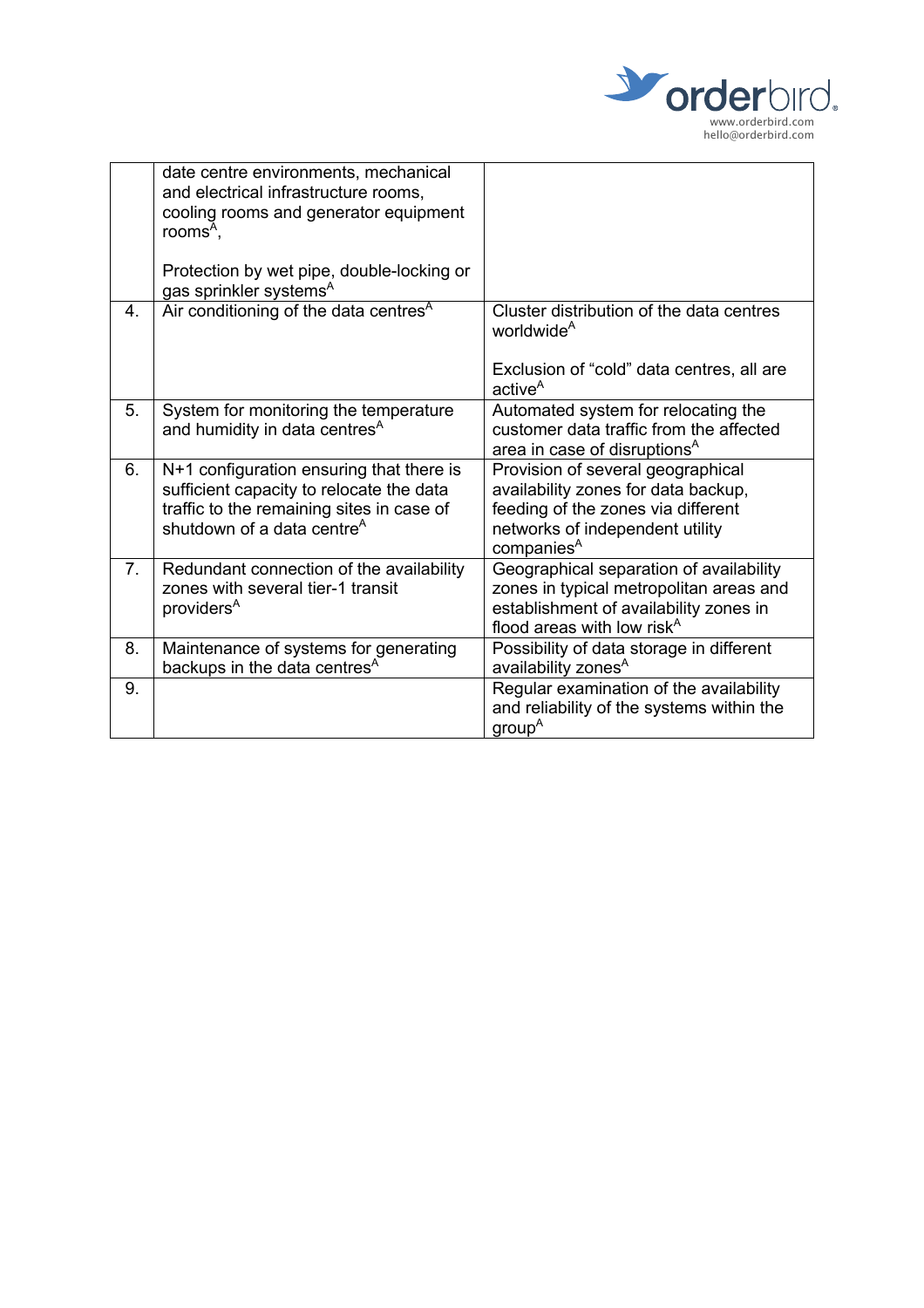

| 10.             | Performance of security audits and                   |
|-----------------|------------------------------------------------------|
|                 | penetration tests <sup>A</sup>                       |
| 11.             | Routine, emergency and configuration                 |
|                 | changes to the existing infrastructure will          |
|                 | be authorised, logged, tested, approved              |
|                 | and documented in accordance with                    |
|                 | industry standards for similar systems <sup>A</sup>  |
| 12 <sup>°</sup> | Requirements regarding the customer                  |
|                 | information in case of required changes <sup>A</sup> |

## 3. Incident response management

| No.           | <b>Technical Measures</b>                                          | <b>Organisational Measures</b>                                                |
|---------------|--------------------------------------------------------------------|-------------------------------------------------------------------------------|
| 1.            | Use of firewalls and regular updating<br>thereof <sup>A</sup>      | Incident Management Team <sup>A</sup>                                         |
| $\mathcal{P}$ | Use of VPN <sup>A</sup>                                            | Use of industry-standard diagnosis<br>processes <sup>A</sup>                  |
| 3.            | Provision of information via encrypted<br>connections <sup>A</sup> | Availability of the Incident Management<br>Team around the clock <sup>A</sup> |
| 4.            | Use of signature processes (optional) <sup>A</sup>                 | Formal process for subsequent reviews<br>of security incidents <sup>A</sup>   |
| 5.            |                                                                    | Documentation of security incidents in<br>the ticket system <sup>A</sup>      |
| 6.            |                                                                    | Incident Response Policy <sup>A</sup>                                         |

## 4. Input control

| No. | <b>Technical Measures</b> | Organisational Measures |
|-----|---------------------------|-------------------------|
|-----|---------------------------|-------------------------|